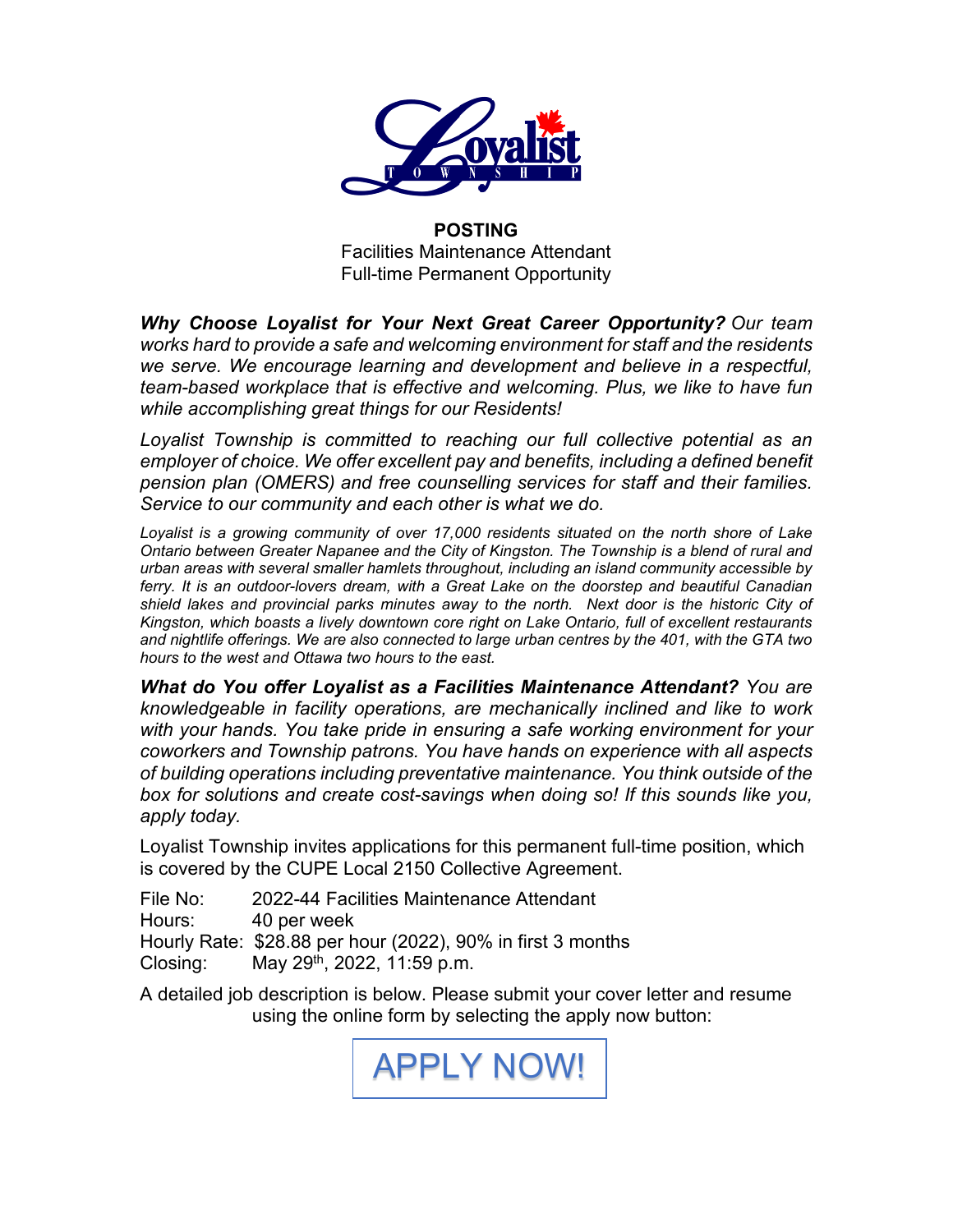

### **JOB DESCRIPTION**

|                    | POSITION TITLE: FACILITIES MAINTENANCE ATTENDANT |
|--------------------|--------------------------------------------------|
| <b>DEPARTMENT:</b> | <b>COMMUNITY &amp; CUSTOMER SERVICE</b>          |
| <b>REPORTS TO:</b> | <b>ASSISTANT SUPERVISOR, FACILITIES</b>          |
| <b>CATEGORY:</b>   | PERMANENT, FULL-TIME, CUPE                       |
| <b>UPDATED:</b>    | <b>MAY 2022</b>                                  |

#### $\overline{a}$ **POSITION SUMMARY:**

The Facility Maintenance Attendant is integral to ensuring Loyalist Township provides a safe and welcoming environment for staff and the public and contributes to the achievement of our Strategic Plan. The position is responsible for executing building maintenance and operations tasks that ensure fully operational facilities and is responsible for maintaining buildings and associated equipment in operable and safe condition; minimizing operating costs, maximizing performance, and extending the life of Township assets. Responsible for the performance of preventative and corrective maintenance services in a complex environment, using good industry practices and in compliance with all applicable codes and regulations at Loyalist Township facilities. Facilities include but not limited to a Recreation Center (with pool and arena), libraries, community halls, parks, sports fields, administrative buildings, garages, and historic buildings.

#### **MINIMUM QUALIFICATIONS**:

- Secondary school diploma (Grade 12)
- Minimum two years of applicable building maintenance experience, preferably in a municipal environment (Similar industrial, commercial building maintenance experience will be considered)
- Valid Ontario driver's license and satisfactory driver's abstract required, and must be maintained; DZ license and snow clearing experience considered an asset
- Ability to use portable electronic devices and computers to process work orders and service requests within a computerized maintenance management system (CMMS) and to send and respond to email in MS Office is required
- Familiarity and hands on experience with most aspects of building operations including but not limited to building envelope, HVAC,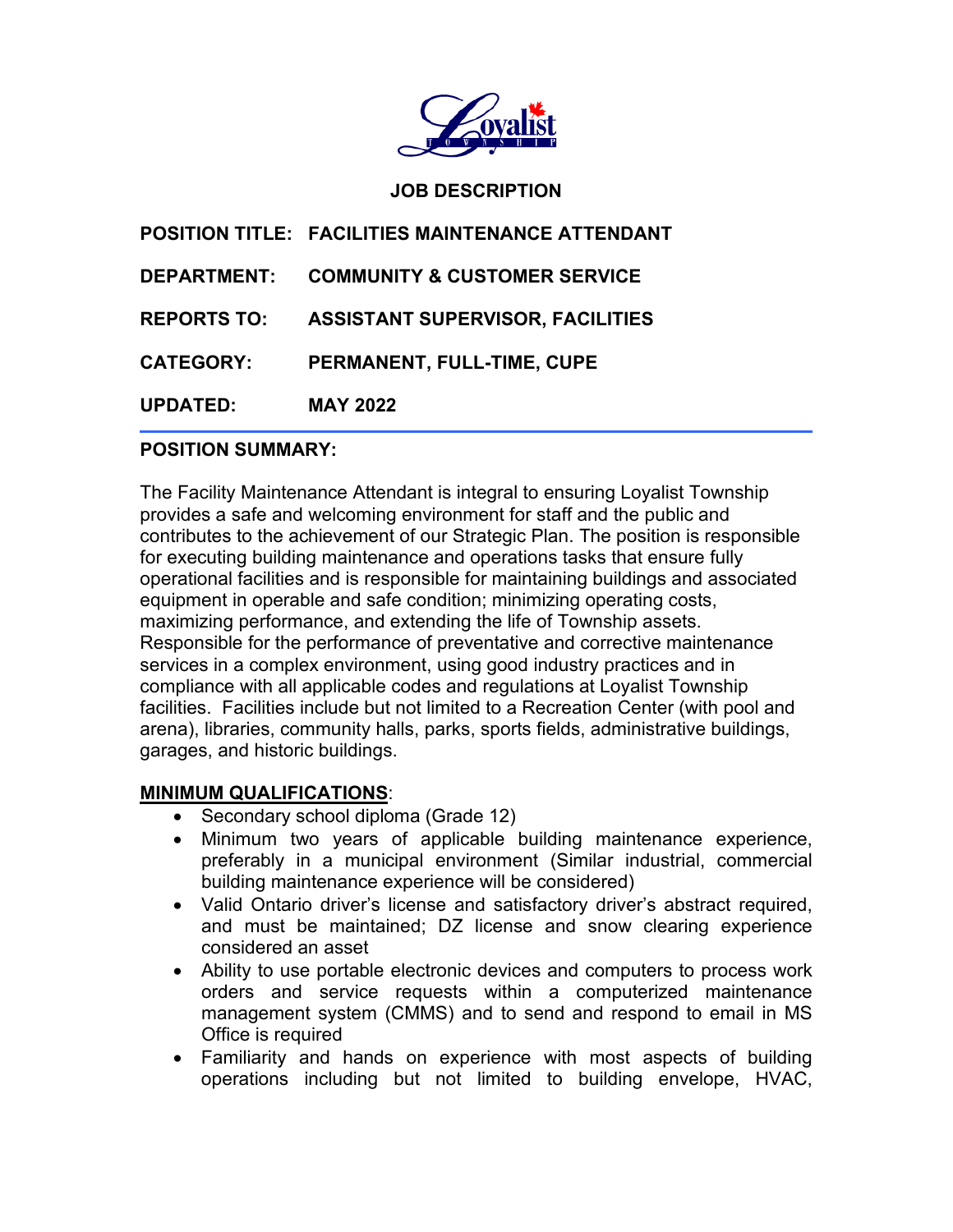mechanical, plumbing, life safety, operating systems and equipment is required

- Certification in specialized skills such as welding, gas fitting, electrical and plumbing, considered an asset
- Experience with arena and pool operations considered an asset
- Certified Pool Operator (CPO) considered an asset
- Able to perform the essential duties of the job such as snow shoveling, moving and lifting loads of 50 lbs, operating hand and power tools and other equipment necessary to complete assigned tasks is required
- Occasional after hours, on call, and weekend availability is required

# **SKILLS**:

- a) Technical knowledge and skills with all aspects of building operations including but not limited to building envelope, HVAC, mechanical, plumbing, life safety, operating systems and equipment
- b) Sound understanding of mechanical and electrical systems in large facilities
- c) Ability to maintain and repair small/light equipment
- d) Ability to complete small projects and minor repairs with little to no supervision, such as, patching and painting, tiling, flooring, door hardware, minor plumbing and electrical repairs, carpentry, and office furniture installation
- e) Proficiency in the use of equipment and hand and power tools
- f) Proficiency in the use of computer and handheld devices, including use of CMMS and MS Office
- g) Close attention to detail and quality-oriented work ethic
- h) Demonstrated troubleshooting and problem-solving skills
- i) Proven ability to work independently or as a member of a team
- j) Proven ability to work safely and efficiently, with high level of safety awareness
- k) Demonstrated time management, prioritization and organizational skills
- l) Strong client-service orientation along with a sense of urgency to effectively deal with facilities issues and repairs
- m) Positive, professional disposition and ability to cooperate with coworkers and contribute productively to a project team

# **DUTIES AND RESPONSIBILITIES TO INCLUDE**:

- 1. Maintenance of Township Facilities and Equipment
	- Provide routine and on-demand general preventative and corrective maintenance, repairs and renovations to all Township properties as directed by Supervisor, to ensure uninterrupted services and safe operations for clients, and extend the life of Township assets using good industry practices and in compliance with all applicable codes and regulations at Loyalist Township facilities: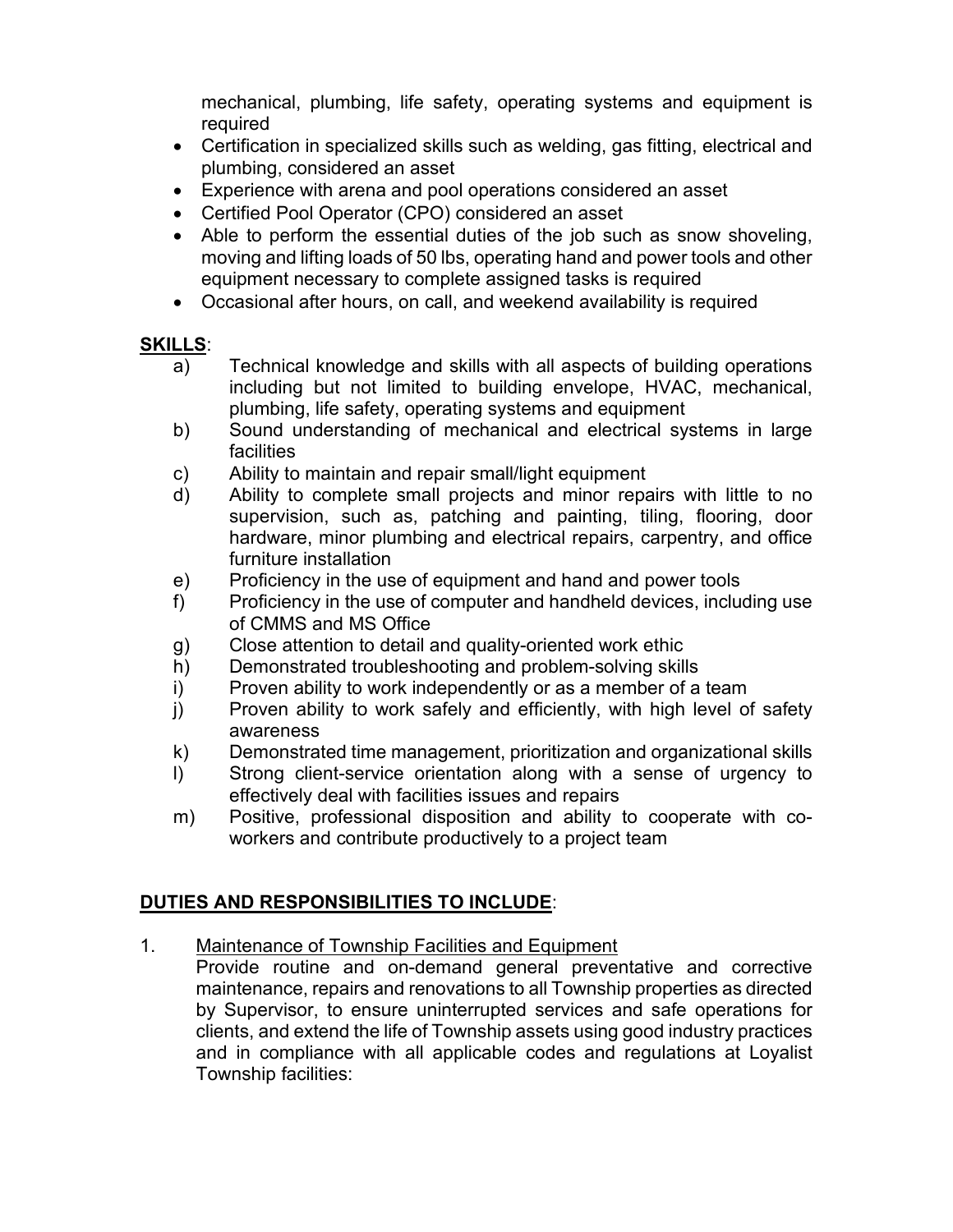- a) Routine maintenance and repairs include plumbing (washrooms, showers, sinks, toilets, faucets, drains), change lighting bulbs and ballasts and perform minor electrical work, flooring, carpentry, door hardware, dry wall patching and painting, and furniture, equipment and personnel moves.
- b) Monitors and inspects assigned facilities mechanical and electrical equipment and systems by conducting regular facility inspections and walkthroughs. Observes conditions, notes deficiencies, and makes recommendations for enhancement or repair. Ensures mechanical areas, workshop space, and job site is kept clean and free of hazards.
- c) Snow clearing responsibilities such as shoveling and salting entrances and sidewalks at all Township facilities, snow removal operating a plow during heavy snowfall in Township parking lots and recreational facilities.
- 2. Respond to work orders and services requests within computerized maintenance management system (CMMS) in a timely and efficient manner and maintain records of work completed.
- 3. Pool responsibilities

Maintain and operate mechanical aspects of the pool, including filtration and chlorination systems, lights, HVAC filters, minor plumbing and electrical requirements, etc.

- 6. Observe, plan and work efficiently Be generally observant of the need for repairs and other maintenance to ensure that work is done efficiently and in a timely manner.
- 7. Public Relations

Use tact and courtesy to maintain good working relationships and to deal politely with the public and fellow employees. Assists in enhancing customer satisfaction through attention to detail, quality of work, and speed of services delivered.

- 8. General Responsibilities
	- a) Employ safe work practices as outlined in the Loyalist Township Health and Safety Manual and the Occupational Health and Safety Act
	- b) Be aware of and follow all Loyalist Township policies that are relevant to this position
	- c) Responds to after hours and emergencies situations which affect the operation and safety of our facilities or clients as required
	- d) Fulfill other duties and responsibilities as assigned

## **WORKING RELATIONSHIPS:**

*Internal:* daily communication with facilities and recreation staff/supervisor/manager, frequent communication with other attendants, occasional communication with other Township employees, union representatives